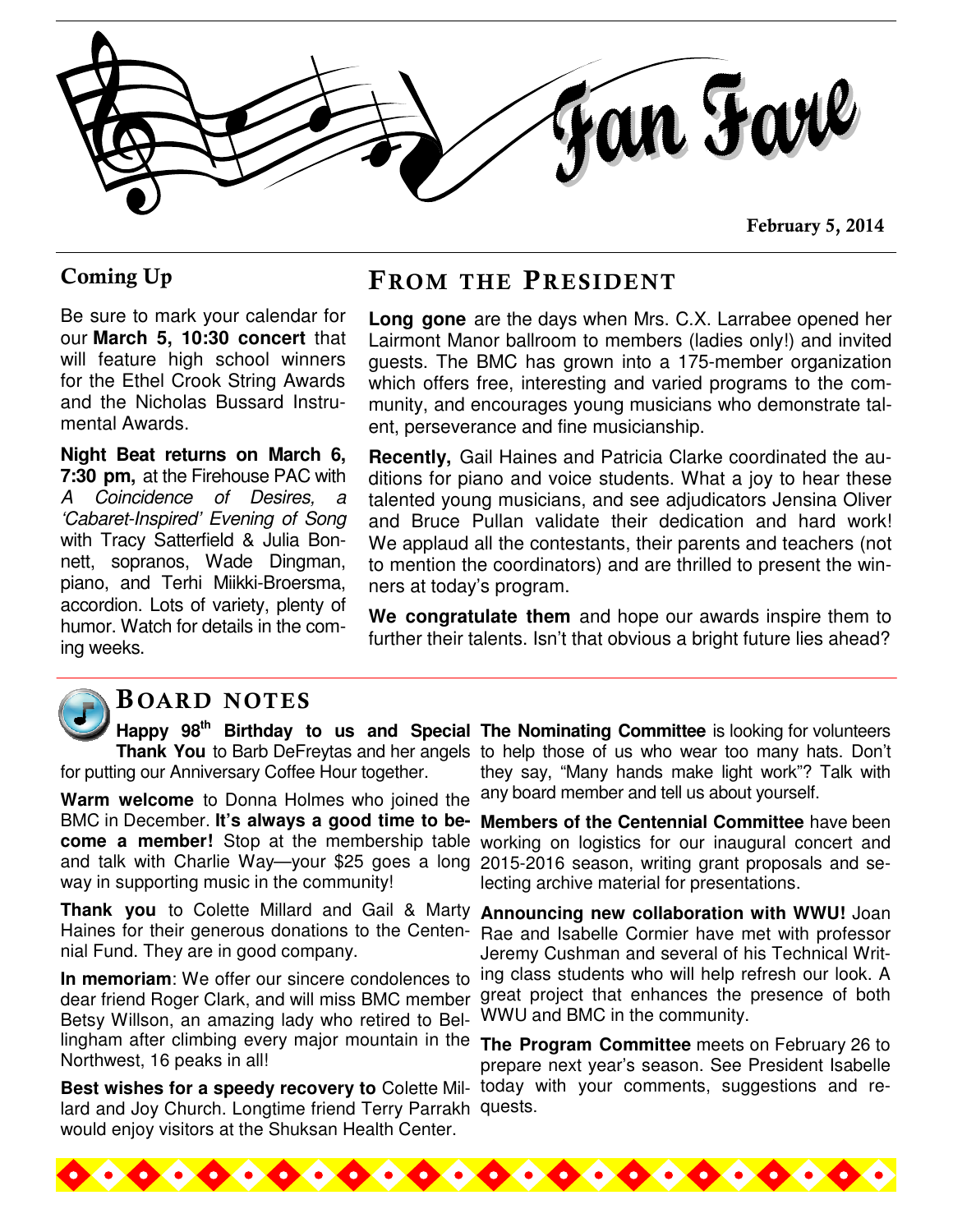### CENTENNIAL CORNER

Today we unveil our **Centennial Fundraiser Calendar** designed by talented **graphic artist Anita Boyle**. Look and reminisce about years past; imagine the possibilities!

It's half calendar, half public diary, with ten rows of decades to mark the BMC anniversaries and important local and national dates. There's plenty of room for your personal memories too—wedding, birth year of spouse, child or grandchild, or something else entirely! Select a donation that feels right to you, and pick a year—any year—and make your story part of our story!

Our goal is to raise \$10,000 from individuals through this drive, plus \$5,000 from businesses and \$5,000 from grants, and reunite BMC Award Winners for a June 2015 Gala and the 2015-2016 Centennial Season. Celebrate the BMC Centennial! Support outreach in the community and the next 100 years of great music!

# HISTORY TRIVIA

In February of 1940 the BMC was still meeting twice a month for presentations. A Men's Program showed the "Swanee River" movie and made \$50! At that time, Aaron Copeland was busy composing the ballet Rodeo and Fanfare for the Common Man.



#### UPCOMING EVENTS

**Celebrate Skagit Opera's 10th anniversary season with Die Fledermaus,** a delightful comedy by the Waltz King, Johann Strauss, Jr., starring two of Skagit Opera's biggest stars **Christina Kowalski (**heard in Madam Butterfly, Tosca, Mimi) **and Megan Chenovick** (Lucia di Lammermoor). **Tickets are now on sale** for **Lucia di Lammermoor** at the **Skagit Opera.** Tickets are \$15, 25, 39, 49 & 59; opening night gala dinner on Feb. 28 is \$75! Call 360-416-7727 or visit mcintyrehall.org.

#### **Sunday, February 9 at 3:00 pm - Mount Baker Theatre**

**Catch a rising star!** The Whatcom Symphony presents the first West Coast appearance by Norwegian trumpet sensation **Tine Thing Helseth.** Hailed by the BBC as a "superstar of tomorrow", Tine (pronounced "Tina") has quickly built an international reputation. The program includes music by Arutiunian, Stravinsky, Sibelius and Verdi. Since Maestro Attar took over as Music Director, every WSO concert has sold out! So get your tickets early by calling the Mount Baker Theatre Box Office at (360) 734.6080 (\$39/\$34/ \$12). TAKE-A-TEEN for Free to this concert! Purchase any Adult Ticket and receive a free Teen Ticket for students age 12 to 17. For more information, please call (360) 756- 6752 or visit www.whatcomsymphony.com.



#### COMPLIMENTARY TICKETS



We are grateful again to the **Pickford Film Center** for offering complimentary tickets. **La bohème (Puccini),**  starring Maija Kovalevska and Rolando Villazón in this John Copley production for the Royal Opera House, is presented on **Thursday, Feb. 20, 7 pm** at the renovated and now licensed LimeLight, 1416 Cornwall Avenue in Bellingham, WA. Try a new time and place! Come down and have wine or beer while watching (and listening) to the opera!

> **Contributions or corrections? Contact Newsletter Editor Barbara Hudson at barbi0101@yahoo.com Find more about the BMC on our website bellinghammusicclub.org**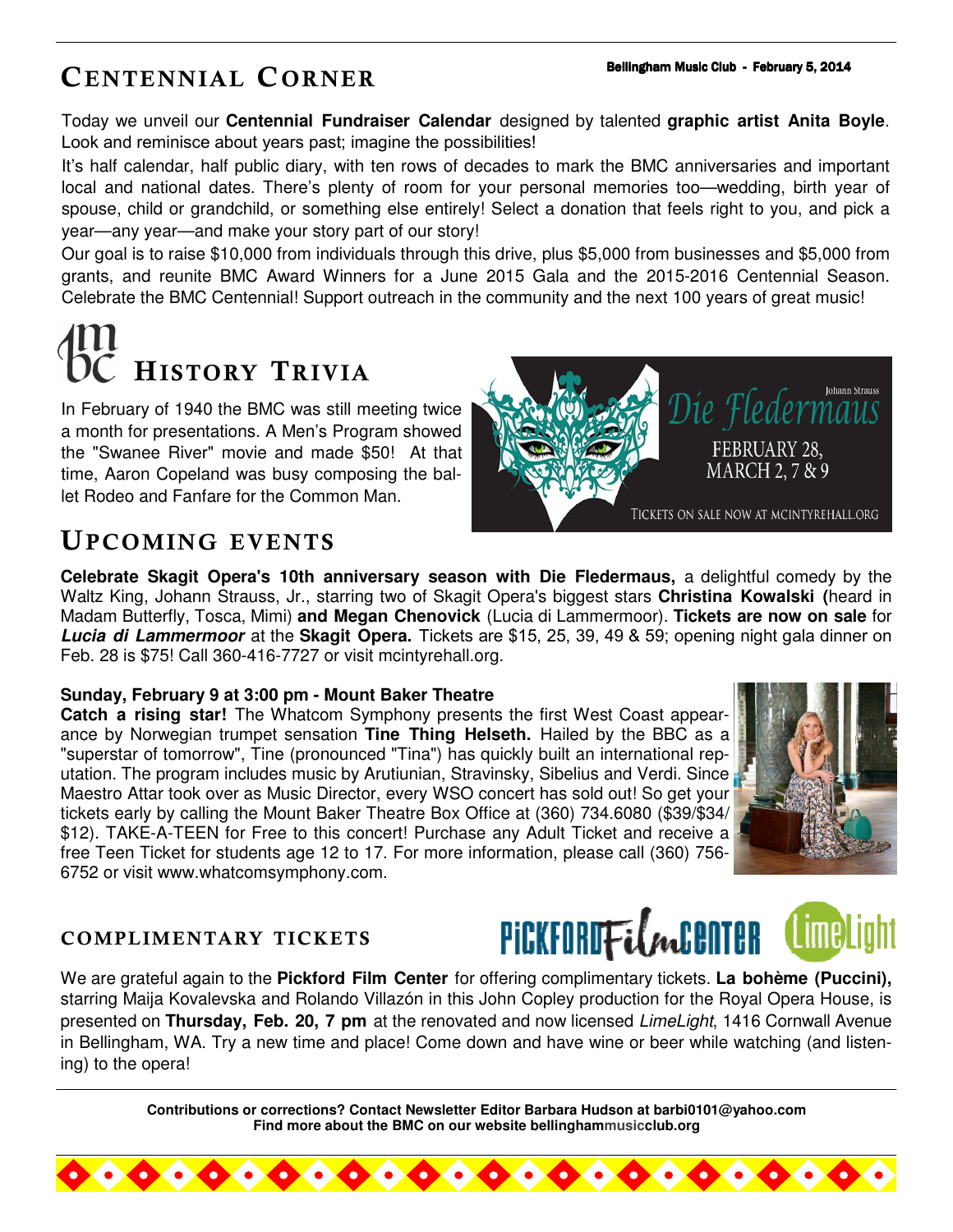## Bellingham Music Club - February 5, 2014

Gail Haines and Patricia Clarke present the winners of the Enid Carrick Piano and Jack & Ginny Frymire Vocal Awards

The Soldier Tir'd Thomas Arne

Eleanor Kahn Wade Dingman, piano

Intermezzo in A Major, op. 118, no. 2 [ohannes Brahms]

Nick Swanson

Josie McDonell

Préludes, Book 1, L.117 Claude Debussy 10. La cathédrale engloutie

Josh Cowin

Au jardin de mon père **Pauline Viardot** 

Christopher Nakatani Susan Johnson, piano

Piano Sonata, No. 4 in E minor (Keltic) Edward MacDowell 2. With Naïve Tenderness Flannery Youngblood

Fantasia in D minor, K. 397 W. A. Mozart

Phoenix Youngman

In the Mists Leoš Janáček